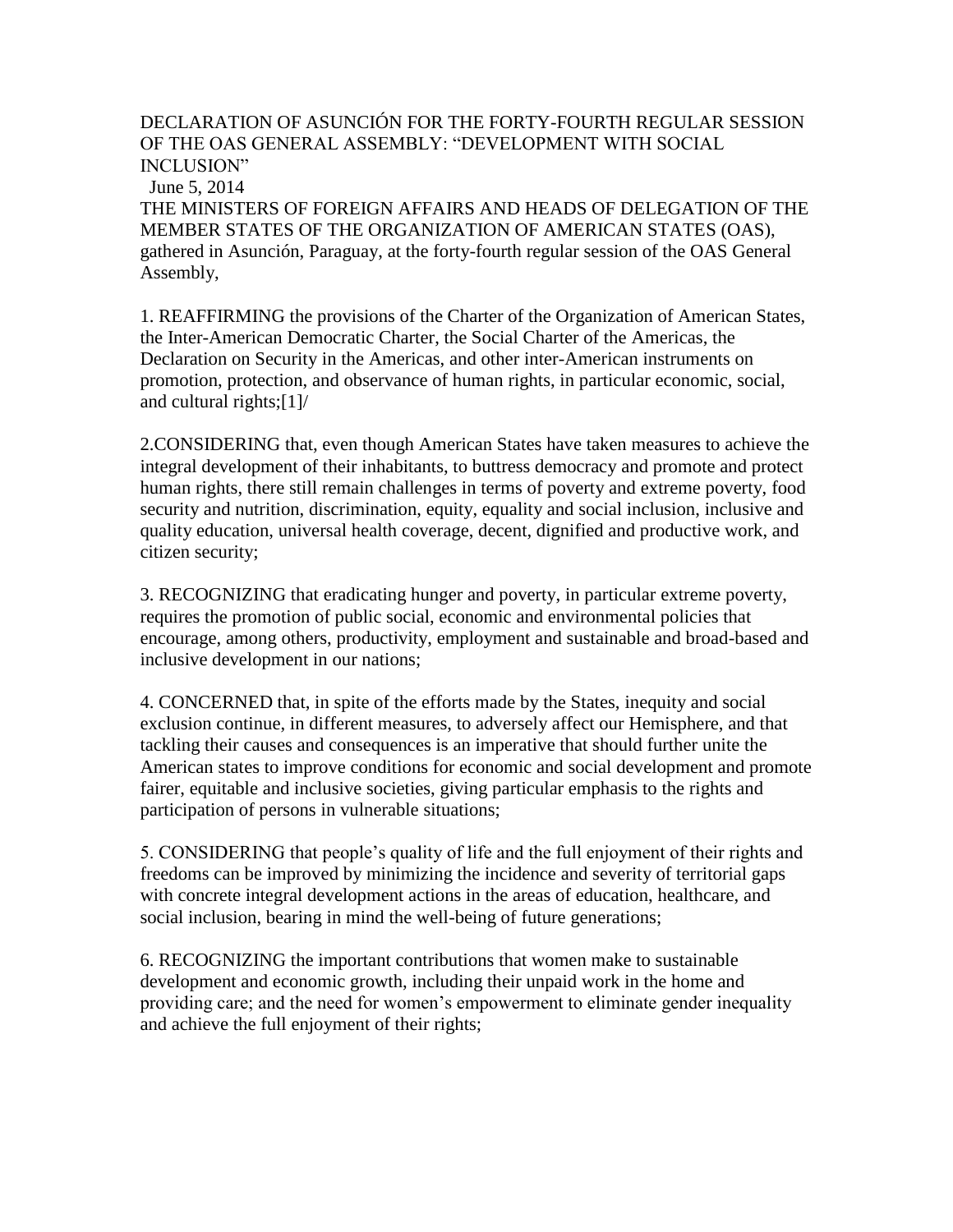7. RECOGNIZING the contributions of migrants and their families, as well as their collective and individual potential as agents of development in countries of origin, transit and destination;

8. RECOGNIZING that universal access to quality and inclusive education, with special attention given to individuals and groups in vulnerable situations, strengthens the development of the individual, social inclusion, economic development and democratic institutions;

9. MINDFUL that health is essential for a full and productive life and that public health is an investment that impacts on the quality of life of our society, and taking into account the principles promoted by the Pan American Health Organization's Health Agenda for the Americas 2008-2017;

10. RECOGNIZING that social inclusion, equality of opportunity, equity and social justice are critical to democracy; and that the promotion, protection and effective exercise of human rights, in particular economic, social, and cultural rights, as well as access to justice, and dialogue among all sectors of the population, are essential for the strengthening of democracy;[2]/

11. REAFFIRMING that the basis and purpose of citizen security is the protection of human beings, and that the rule of law, the full respect for human rights, the fight against impunity, and integral development strengthen the conditions of citizen security;

12. EMPHASIZING the important role that public-private partnerships, with the participation of civil society and other social actors, can play in advancing comprehensive development;

13. RECOGNIZING that financial inclusion contributes to greater social inclusion, as well as the reduction of income inequality and poverty;

14. RECOGNIZING that information and communication technologies (ICTs), used in accordance with the universal principles of human rights, are effective instruments for the sustainable development of inclusive knowledge-based societies, the creation of opportunities, the promotion of cooperation among the peoples of the Americas and the exercise of human rights;

15. REAFFIRMING that family farming and small farmers are an important basis for sustainable food production aimed at achieving food and nutrition security, and recognizing the important contribution that family farming can play in eradicating poverty in the attainment of the internationally agreed development goals, including the Millennium Development Goals;

16. AWARE that climate change has adverse impacts throughout the Americas, causing deterioration in quality of life and the environment for present and future generations, and that Member States face significant risks from the adverse impacts of climate change,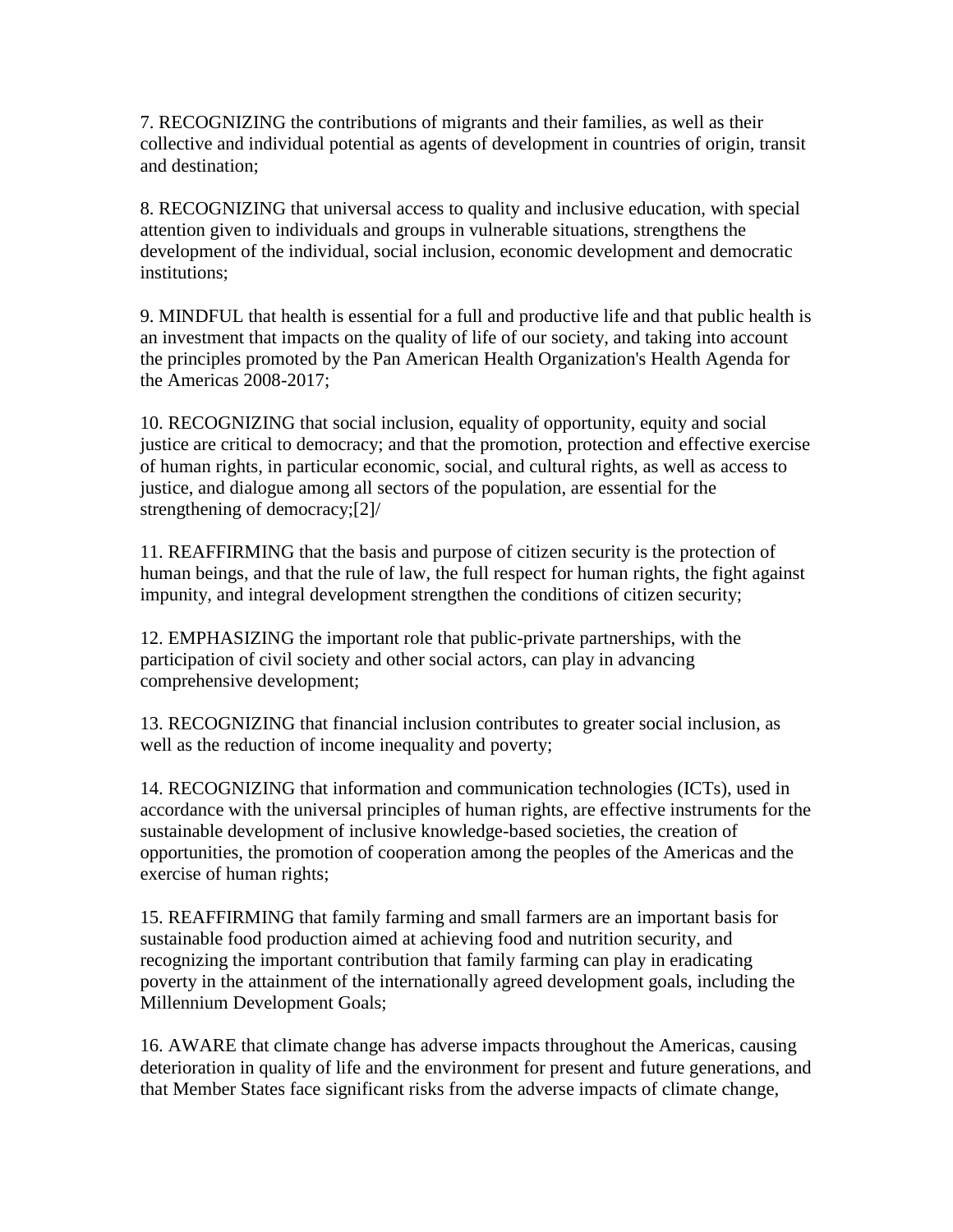particularly those vulnerable in accordance with the United Nations Framework Convention on Climate Change, and require adaptation strategies to counteract such effects;

17. CONVINCED of the importance of promoting public policy, legislative and institutional frameworks for disaster risk reduction in order to reduce the loss of human lives and social, economic and environmental impacts that affect our societies;

18. CONSIDERING the importance of adopting effective measures that permit countries to overcome the transit challenges they face as landlocked developing countries and reaffirming the will to effectively implement the Almaty Program of Action approved by resolution A/RES/58/201 in the United Nations General Assembly, as well as existing agreements in their transit transport systems;

19. RECALLING the United Nations General Assembly Resolution, A/RES/67/206, highlighting the importance of coordinated, balanced and integrated actions to address the sustainable development challenges facing Small Island Developing States (SIDS); welcoming its designation of 2014 as the international year of SIDS; and noting that countries with low-lying coastal areas face similar challenges to their sustainable development;

20. RECOGNIZING the challenges faced by Member States that are small, vulnerable, highly-indebted and middle-income;

21. BEARING IN MIND UN Resolution A/RES/68/222 approved by the General Assembly on December 20, 2013 "Development cooperation with middle-income countries", we recognize also that the middle-income countries still face significant challenges in their efforts to achieve the internationally agreed development goals, including the Millennium Development Goals;

22. WELCOMING the celebration of the 100th anniversary of the Panama Canal on August 15, 2014 an interoceanic passageway that contributes to the economic and sustainable development of the Hemisphere, and whose project to expand the canal will enable greater openness and facilitation of maritime trade in the region;

23. UNDERSCORING that inter-American cooperation for integral development is the common and joint responsibility of member states, within the framework of democratic principles, and that a goal of the Organization of American States, through its Inter-American Council for Integral Development, is to promote cooperation among the member states with a view to achieving their integral development and, in particular, to contribute to the elimination of poverty;

24. MINDFUL of the need to strengthen the coordinated efforts of the OAS with member states and with the institutions of the inter-American system, especially where the goals associated with the promotion and strengthening of integral development are concerned;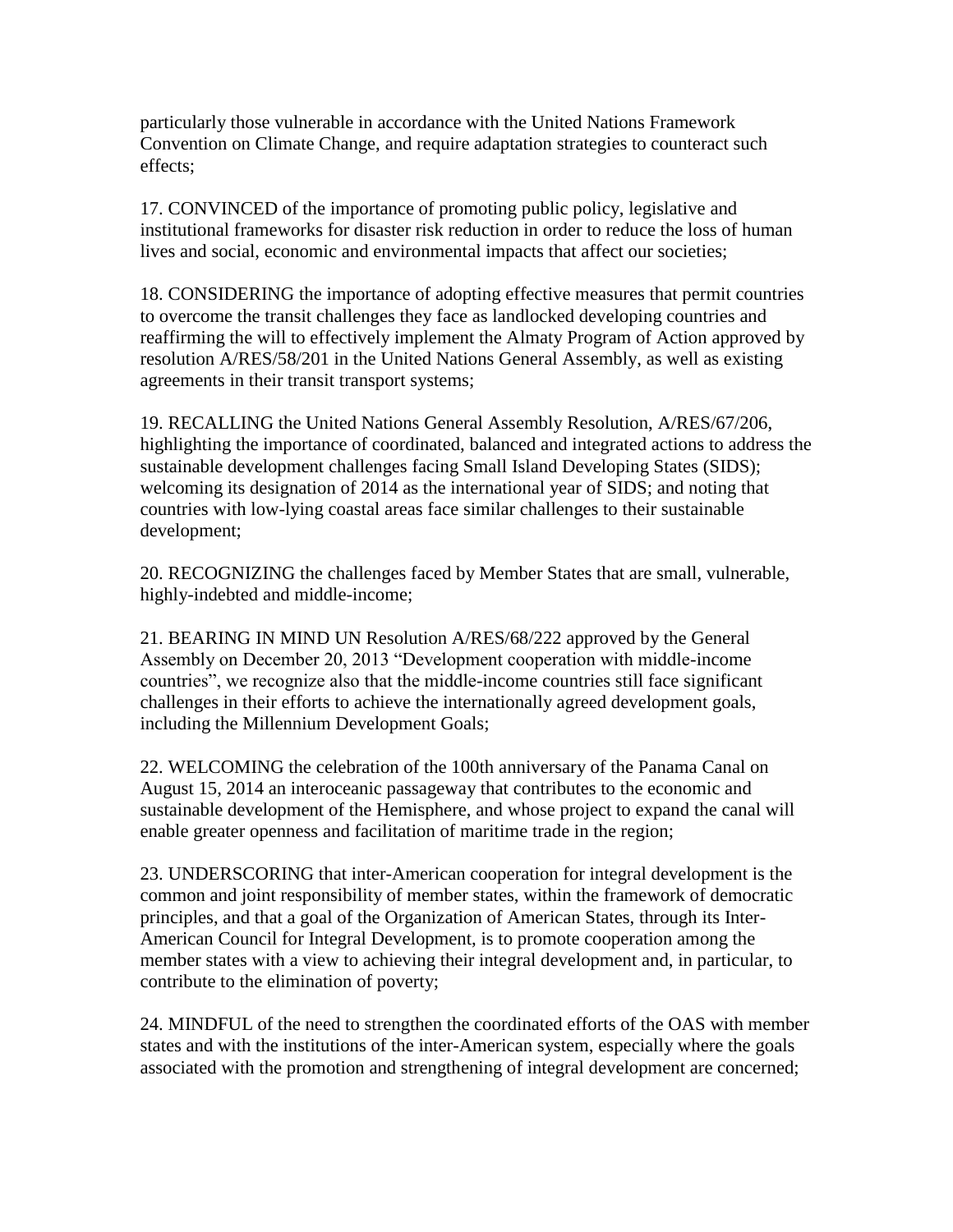## DECLARE:

1. TO COMMIT their efforts to eradicating hunger and poverty, in particular extreme poverty, combating inequity, inequality, discrimination, and social exclusion, and increasing equitable access to health services, as well as to quality and inclusive education; priority objectives which should inform actions of the inter-American system.

2. TO STRENGTHEN the capacity of the countries to withstand external shocks so that the progress made in the region in terms of eliminating hunger and poverty, especially extreme poverty, is sustainable.

3. TO RECOGNIZE the work currently underway on the post 2015 development agenda and to request that the General Secretariat incorporate, as appropriate, the results in its programs, projects, and activities.

4. TO ENCOURAGE inter-sectoral public policies on social protection and inclusion to strengthen respect for human rights and the adoption of comprehensive measures for the full and effective participation in society of all persons, in particular those in vulnerable situations; and to prevent, combat, and eradicate all forms of discrimination and intolerance.

5. TO ENCOURAGE the formulation and implementation of comprehensive and inclusive economic and social policies to deepen economic development with equity, foster investment and entrepreneurship, and generate decent, dignified, and productive work in all sectors, so as to reduce income and social inequalities.

6. TO STRENGTHEN efforts to ensure full equity and equality of access, opportunities, participation, and leadership of women in development, in accordance with international commitments adopted by states aimed at achieving full and equal participation for women in all spheres of society.

7. TO UNDERSCORE the need to develop and implement public policies, respectful of human rights, that favor the social inclusion of migrants, encourage exchanges of best practices amongst Member States, and create the necessary conditions for recognizing, optimizing, and maximizing the benefits of migration for the development of the countries of the Americas.

8. TO PROMOTE inclusive professional and technical training, as well as the development of mechanisms for skills certification in order to facilitate job market access and reinsertion; support personal and professional advancement, with an emphasis on innovation; and maximize productivity in the economy and institution building.

9. TO DEVELOP AND STRENGTHEN policies for improving availability, access and quality of health services, and that their delivery is culturally acceptable, and the promotion of healthy lifestyles for the population, particularly for persons and groups in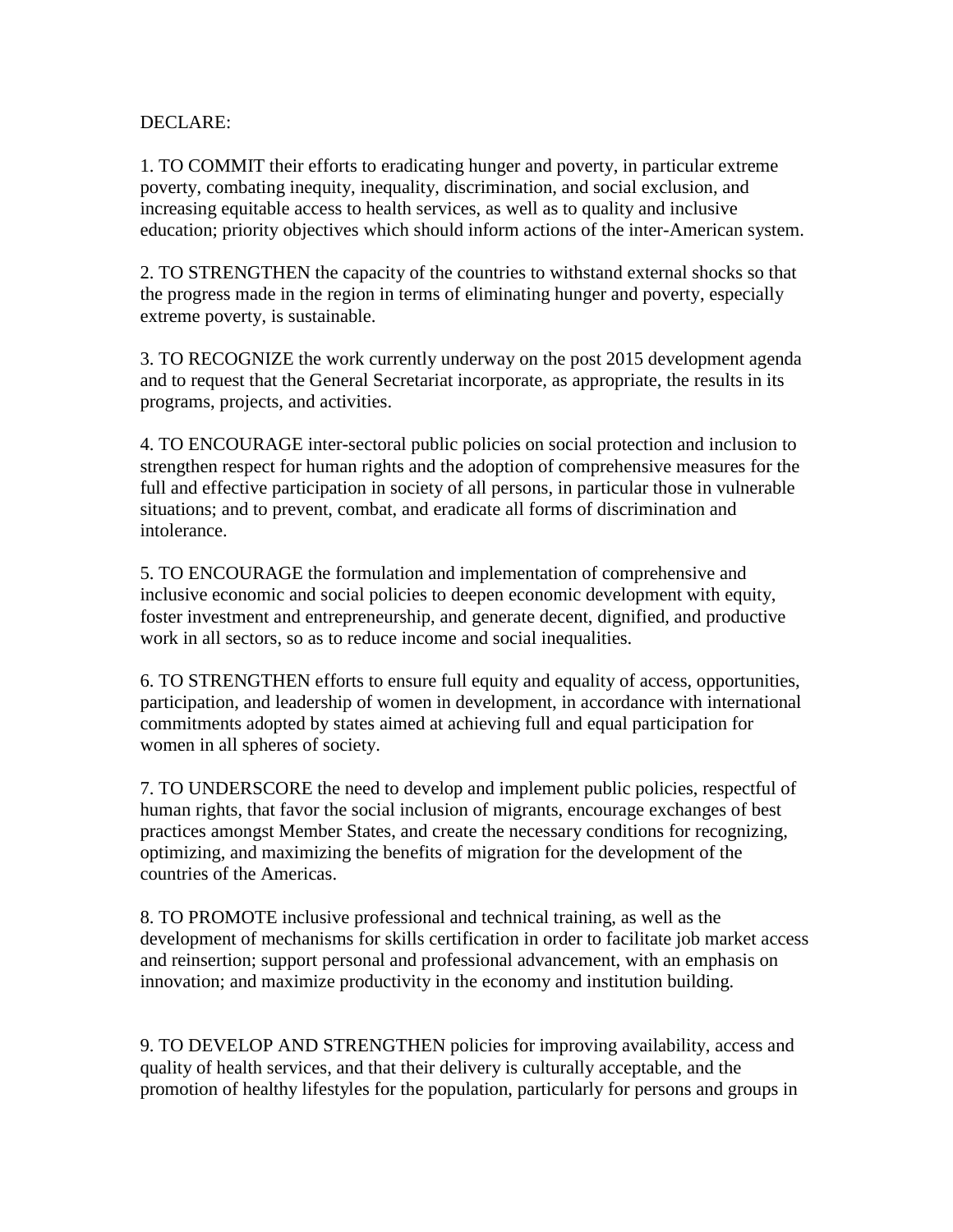vulnerable situations, promoting universal health coverage, with emphasis on preventive care programs.

10. TO CONTINUE to promote and uphold democratic principles, human rights, access to justice for all and to foster social dialogue, as essential elements for social, economic, and cultural development, bearing in mind that democracy and integral development are interdependent and mutually reinforcing.

11. TO STRENGTHEN a multidimensional approach in their citizen security policies that contributes to integral development and social justice, that promotes community participation to contribute to reducing and preventing violence and crime in all its forms, taking into account that development and security are interlinked and mutually reinforcing.

12. TO STIMULATE AND STRENGTHEN public-private partnerships, with the participation of other stakeholders, in order to eliminate poverty, in particular extreme poverty, and advance comprehensive development of the Americas, taking into consideration the role of the State and corporate social responsibility.

13. TO STRENGTHEN public policies for the planning, creation, and modernization of physical infrastructure for transportation, energy, and connectivity, given the strategic role that they play in driving economies, generating employment, and promoting sustainable development.

14. TO REITERATE the need to adopt public policies for fair, equitable, and nondiscriminatory access to basic public services, including safe drinking water and basic sanitation, as necessary measures to achieve integral development. Likewise, to promote and foster comprehensive public policies aimed at meeting housing needs among the poorest and most vulnerable segments of the population.

15. TO ENCOURAGE the promotion of financial inclusion policies that enhance access to and the use of affordable and quality financial services and strengthen the financial capability of excluded or underserved households, micro- and small businesses, cooperatives and other units of production as well as the promotion of financial education programs.

16. TO REAFFIRM that the expansion of access, appropriation and use of information and communication technologies (ICTs), under the principles of equity, universality and availability, in a framework of global cooperation and respect for human rights, contribute to poverty reduction, sustainable development, and social inclusion that facilitates access to information, education and freedom of expression. In this context, to underscore the role of the bodies of the inter-American system in the promotion and adoption of innovative and reliable ICTs in the Americas, reducing the digital divide.

17. TO PROMOTE inter-sectoral policies and strategies to encourage sustainable development and achieve food and nutrition security, by strengthening family and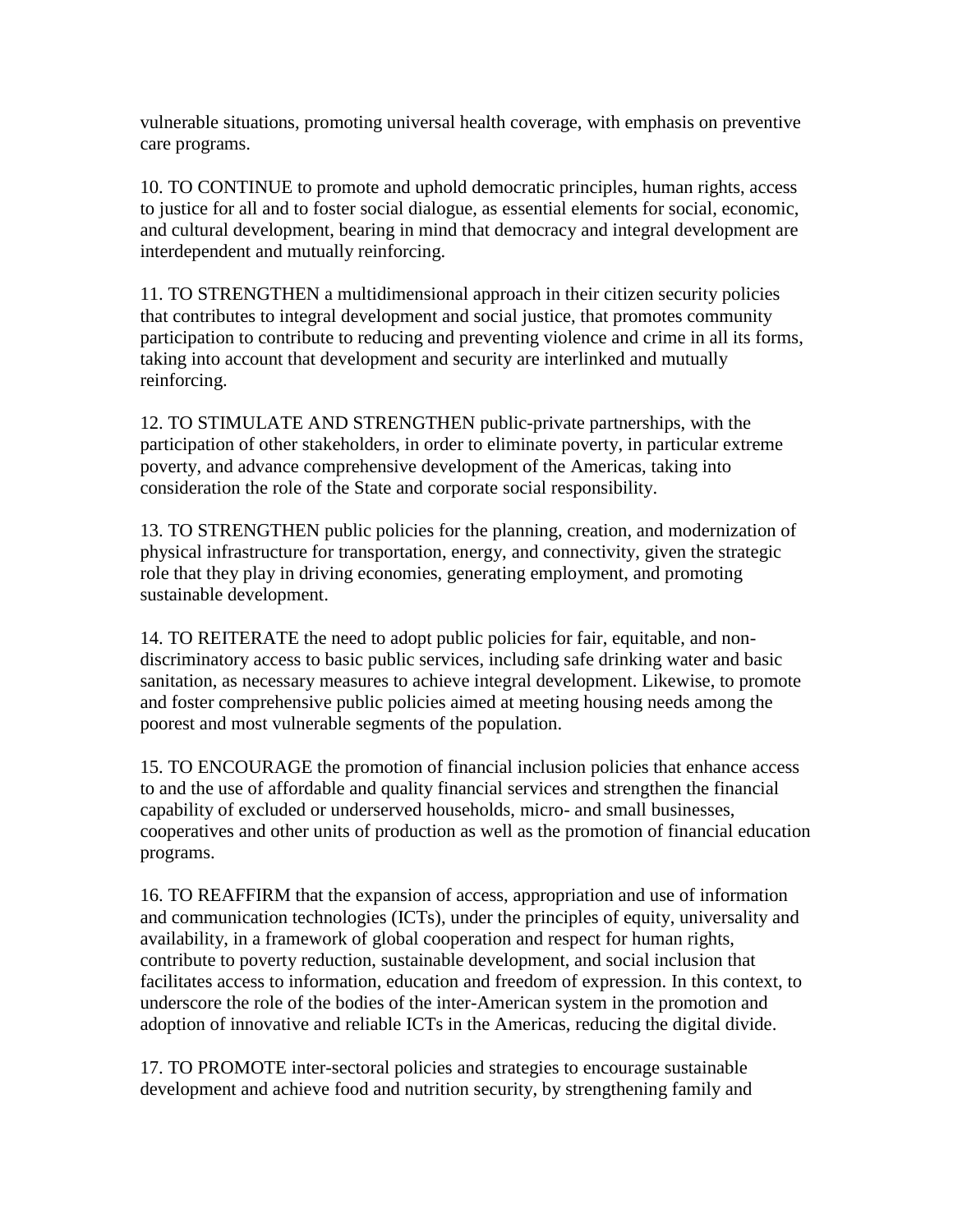smallholder farming, which should take into account production and supply of local products, including highly nutritional products.

18. TO CONTINUE AND TO STRENGTHEN our efforts towards the achievements of commitments made in the area of sustainable development and climate change to counter the adverse effects of climate change; build the capacity of the states, populations, and vulnerable ecosystems to adapt to climate change; and step up efforts to mitigate greenhouse gas emissions, in accordance with the principles, objectives and provisions of the United Nations Framework Convention on Climate Change.

19. TO STRENGTHEN public policies on comprehensive disaster risk management that promote the participation of all levels of government and society, and which contribute to the improvement of quality of life of individuals and to sustainable development.

20. TO GIVE necessary support to the condition of landlocked developing country in the implementation of effective mechanisms to allow for the overcoming of their vulnerabilities and problems stemming from this situation, allowing the freedom of transit through the territory of transit states by all means of transport in a manner consistent with applicable international laws, international conventions and bilateral agreements requesting the preparation of a report from the General Secretariat on the difficulties and advances in this respect.

21. TO ENCOURAGE all member states, the Inter-American system and all other stakeholders to take advantage of the International Year of Small Island Developing States, to promote actions at all levels, including through international, regional and subregional cooperation, as appropriate, aimed at the achievement of sustainable development of Small Island Developing States, including countries with low-lying coastal areas".

22. TO PROMOTE AND STRENGTHEN effective cooperation and partnership building strategies amongst the States, as well as with relevant international institutions, with the objective of promoting sustainable development with social inclusion, consistent with national priorities and interests.

23. TO PROMOTE cooperation among member states with a view to achieving their integral development, and to contribute to the elimination of poverty, in particular extreme poverty. To this end, to entrust the OAS General Secretariat to support the coordination of cooperation efforts through existing mechanisms and instruments, and to generate synergies with institutions of the Inter-American System and take necessary steps to establish greater coordination, as appropriate, amongst the OAS, IDB, ECLAC and PAHO.

FOOTNOTES